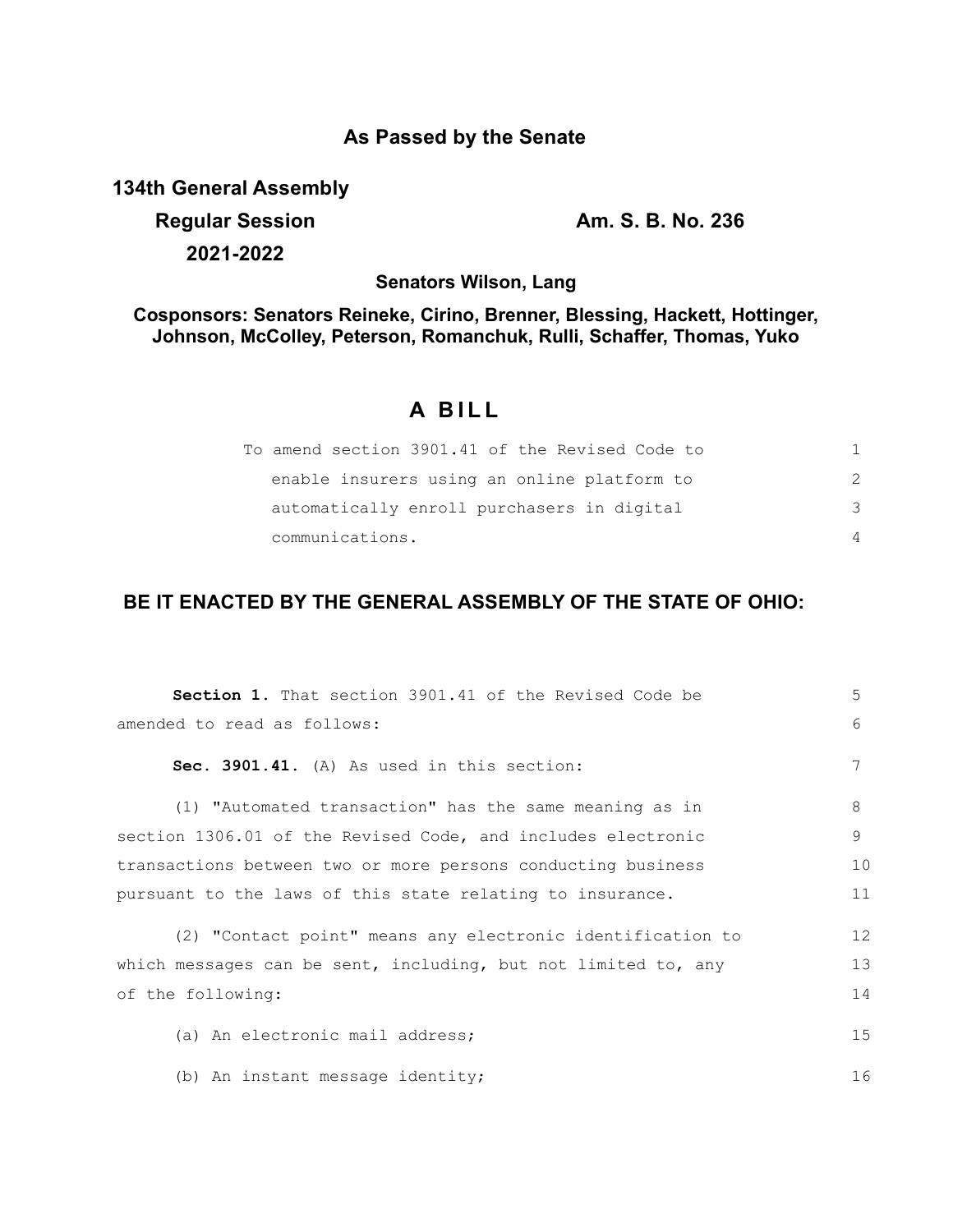| (c) A wireless telephone number, or any other personal           | 17 |  |  |  |  |
|------------------------------------------------------------------|----|--|--|--|--|
| electronic communication device;                                 |    |  |  |  |  |
| (d) A facsimile number.                                          | 19 |  |  |  |  |
| (3) "Insured" means a certificate holder, contract owner,        | 20 |  |  |  |  |
| customer, policyholder, or subscriber as those terms are used in | 21 |  |  |  |  |
| the laws of this state relating to insurance.                    | 22 |  |  |  |  |
| (4) "Insurer" has the same meaning as in section 3901.32         | 23 |  |  |  |  |
| of the Revised Code.                                             | 24 |  |  |  |  |
| (5) "Laws of this state relating to insurance" has the           | 25 |  |  |  |  |
| same meaning as in section 3901.04 of the Revised Code.          | 26 |  |  |  |  |
| (6) "Personally identifiable information" means any              | 27 |  |  |  |  |
| individually identifiable information gathered in connection     |    |  |  |  |  |
| with an insurance transaction, including a person's name,        |    |  |  |  |  |
| address, social security number, and banking information.        | 30 |  |  |  |  |
| (7) "Secure web site" means a web site that meets both of        | 31 |  |  |  |  |
| the following criteria:                                          | 32 |  |  |  |  |
| (a) The web site uses the hypertext transfer protocol            | 33 |  |  |  |  |
| secure communication protocol or other equally secure            |    |  |  |  |  |
| communication protocol.                                          | 35 |  |  |  |  |
| (b) The web site requires a person to enter a unique user        | 36 |  |  |  |  |
| credential to access personally identifiable information for     | 37 |  |  |  |  |
| which the person has the legal right to access.                  | 38 |  |  |  |  |
| (B) Notwithstanding any laws of this state relating to           | 39 |  |  |  |  |
| insurance, sections 1306.01 to 1306.23 of the Revised Code, the  | 40 |  |  |  |  |
| "Uniform Electronics Transactions Act," apply to the business of | 41 |  |  |  |  |
| insurance in this state.                                         |    |  |  |  |  |

(C)(1) If an insured agrees to conduct the business of

43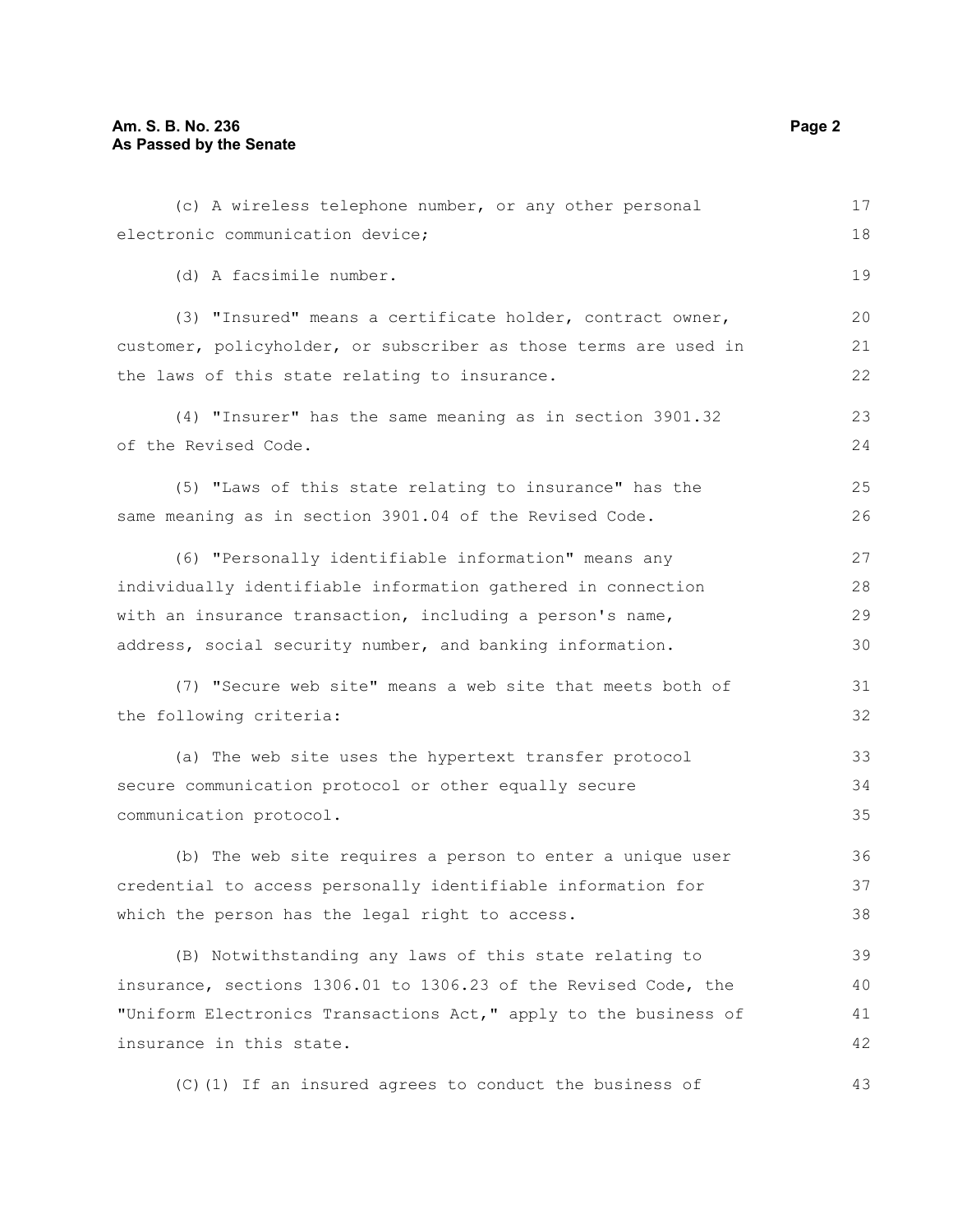#### **Am. S. B. No. 236** Page 3 **As Passed by the Senate**

| insurance via an automated transaction, any information issued   | 44 |
|------------------------------------------------------------------|----|
| or delivered in writing may be issued or delivered               | 45 |
| electronically to a contact point provided by the insured, as    | 46 |
| long as both of the following apply:                             | 47 |
| (a) The transmission of information is in compliance with        | 48 |
| sections 1306.07 and 1306.14 of the Revised Code.                | 49 |
| (b) The details of the automated transaction are fully           | 50 |
| disclosed to the insured in the application, policy,             | 51 |
| certificate, contract of insurance, or by another method that    | 52 |
| ensures notice to the insured. An insurer's form used only to    | 53 |
| notify an insured of and obtain consent for an automated         | 54 |
| transaction does not need to be approved or accepted by the      | 55 |
| superintendent of insurance.                                     | 56 |
| (2) (a) Except for notices of cancellation, nonrenewal, or       | 57 |
| termination, an insurer may deliver information via a secure web | 58 |
| site if the insurer sends an electronic notice to a contact      | 59 |
| point and the electronic notice includes a hyperlink to the      | 60 |
| secure web site.                                                 | 61 |
| (b) If an insurer uses a secure web site to deliver              | 62 |
| changes in terms or conditions in an insured's policy,           | 63 |
| certificate, or contract of insurance, including any             | 64 |
| endorsements or amendments, the electronic notice to the         | 65 |
| insured's contact point shall include all of the following:      | 66 |
| (i) A list or summary of the changes;                            | 67 |
| (ii) A link to the complete document located on the              | 68 |
| insurer's secure web site;                                       | 69 |
| (iii) The following or substantially similar statement           | 70 |
| displayed in a prominent manner:                                 | 71 |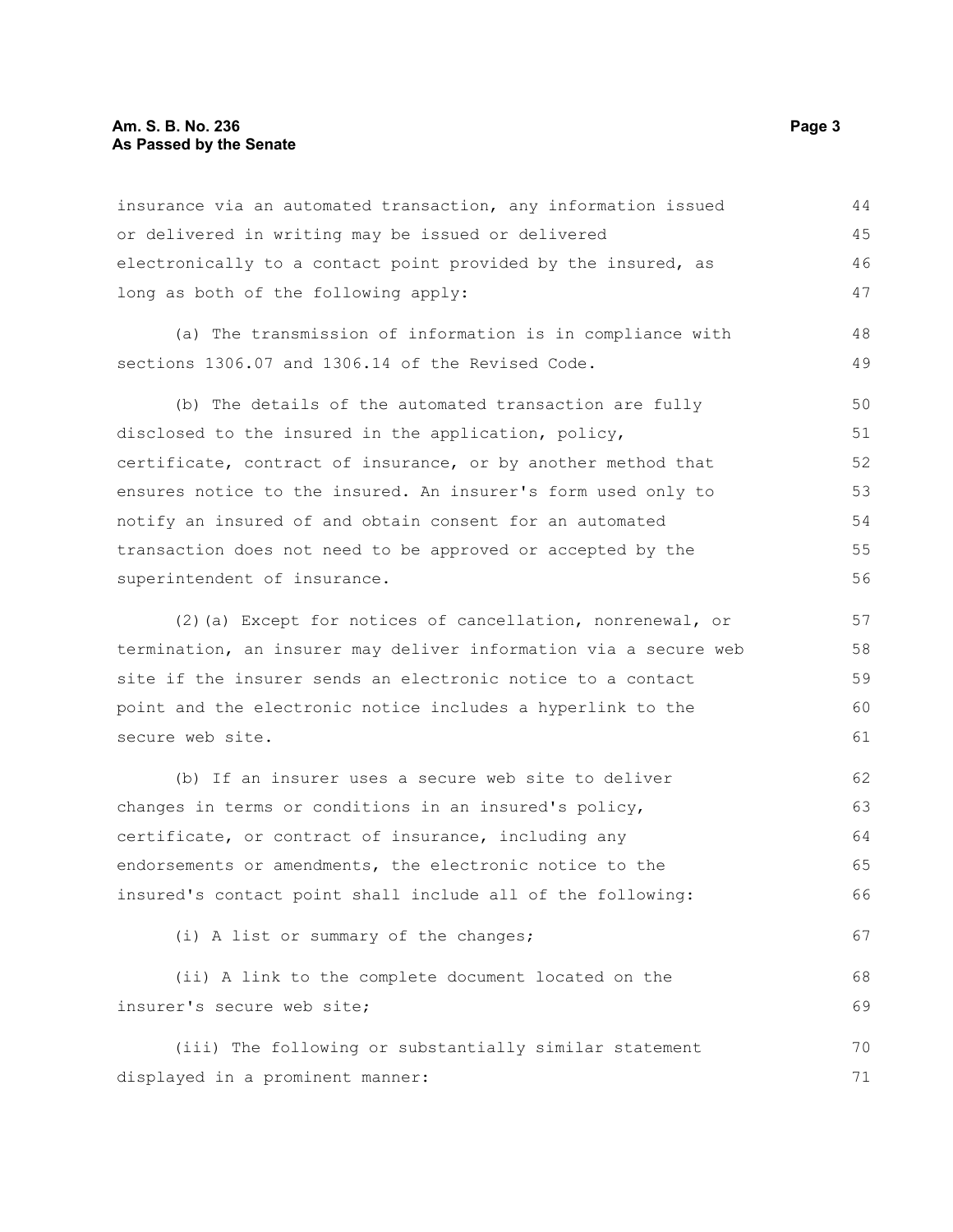"There are changes in the terms or conditions of your policy, certificate, or contract of insurance." (3) At a minimum, the details of the automated transaction shall include all of the following: (a) A clear and conspicuous statement informing the insured of any right or option of the insured to receive a record on paper; (b) The right of the insured to withdraw the insured's consent, and any consequences or fees if the insured withdraws consent; (c) A description of the procedures the insured must use to withdraw consent and to update the insured's contact point. (4) Agreement to participate in a part of an automated transaction shall not be used to confirm the insured's consent to transact the entire business of insurance pursuant to this section. (5) A withdrawal of consent by an insured shall be effective within a reasonable time period, not to exceed ten business days after the receipt of the withdrawal by the insurer. 72 73 74 75 76 77 78 79 80 81 82 83 84 85 86 87 88 89  $90$ 91 92

(D) The insurer shall send all notices of cancellation, nonrenewal, termination, or changes in the terms or conditions of the policy, certificate, or contract of insurance to the last known contact point supplied by the insured. If the insurer has knowledge that the insured's contact point is no longer valid, the insurer shall send the information via regular mail to the last known address furnished to the insurer by the insured. 93 94 95 96 97 98

(E) Any insurer conducting the business of insurance via

99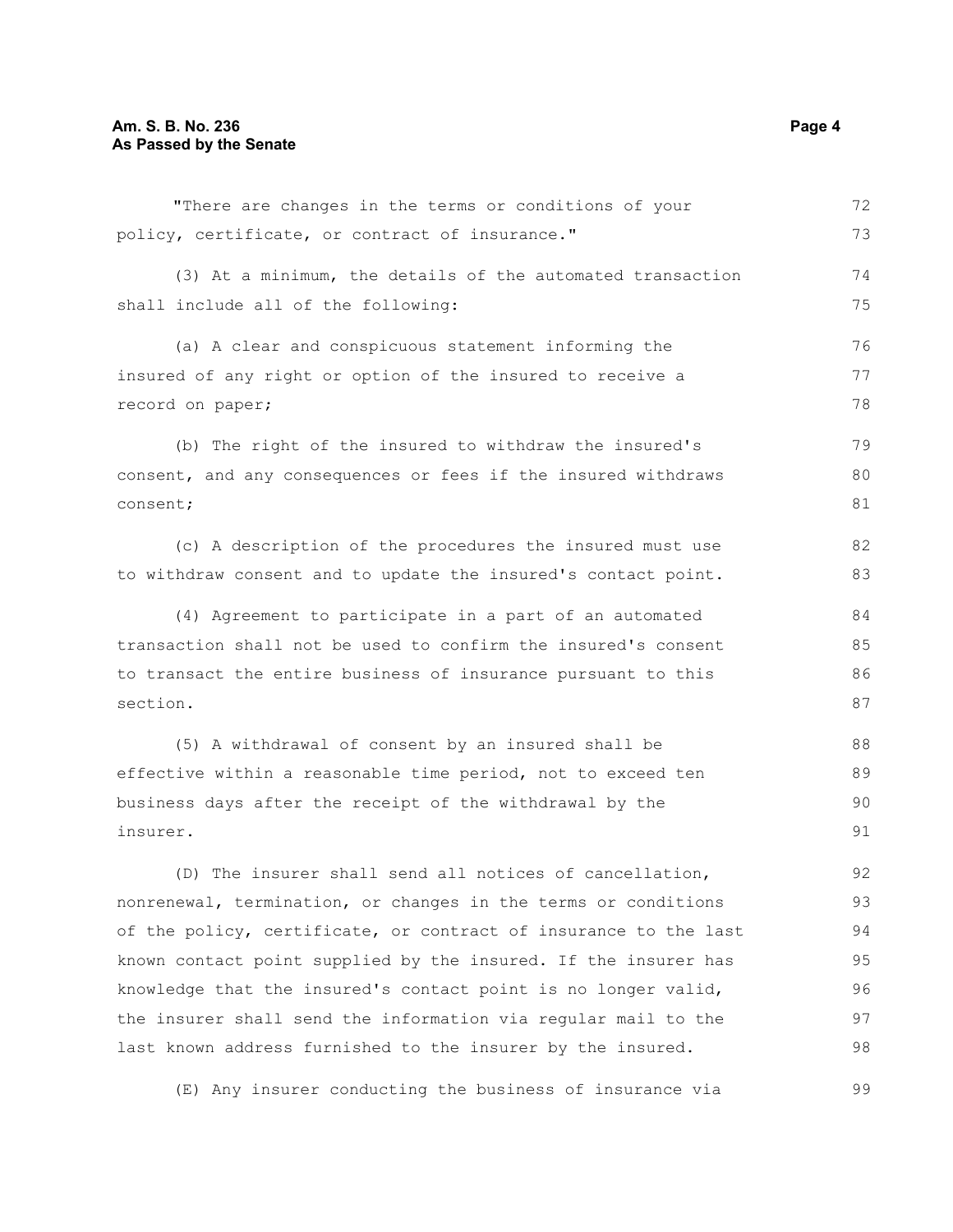an automated transaction shall allow the insurer's insureds who agree to participate in an automated transaction the option to withdraw consent from participating in the automated transaction. 100 101 102 103

(F) Notwithstanding any laws or regulations of this state relating to insurance, any policy, certificate, or contract of insurance, including any endorsements or amendments, that do not contain personally identifiable information may be posted to the insurer's web site in lieu of any other method of delivery. If the insurer elects to post any policy, certificate, or contract of insurance to the insurer's web site, all of the following shall apply:

(1) The policy, certificate, or contract of insurance is readily accessible by the insured and, once the policy, certificate, or contract of insurance is no longer used by the insurer in this state, it is stored in a readily accessible archive;

(2) The policy, certificate, or contract of insurance is posted in such a manner that the insured can easily identify the insured's applicable policy, certificate, or contract and print or download the insured's documents without charge and without the use of any special program or application that is not readily available to the public without charge; 117 118 119 120 121 122

(3) The insurer provides written notice at the time of issuance of the initial policy, certificate, contract, or any renewal forms of a method by which the insured may obtain upon request a paper or electronic copy of their policy, certificate, or contract without charge; 123 124 125 126 127

(4) The insurer clearly identifies the applicable policy,

128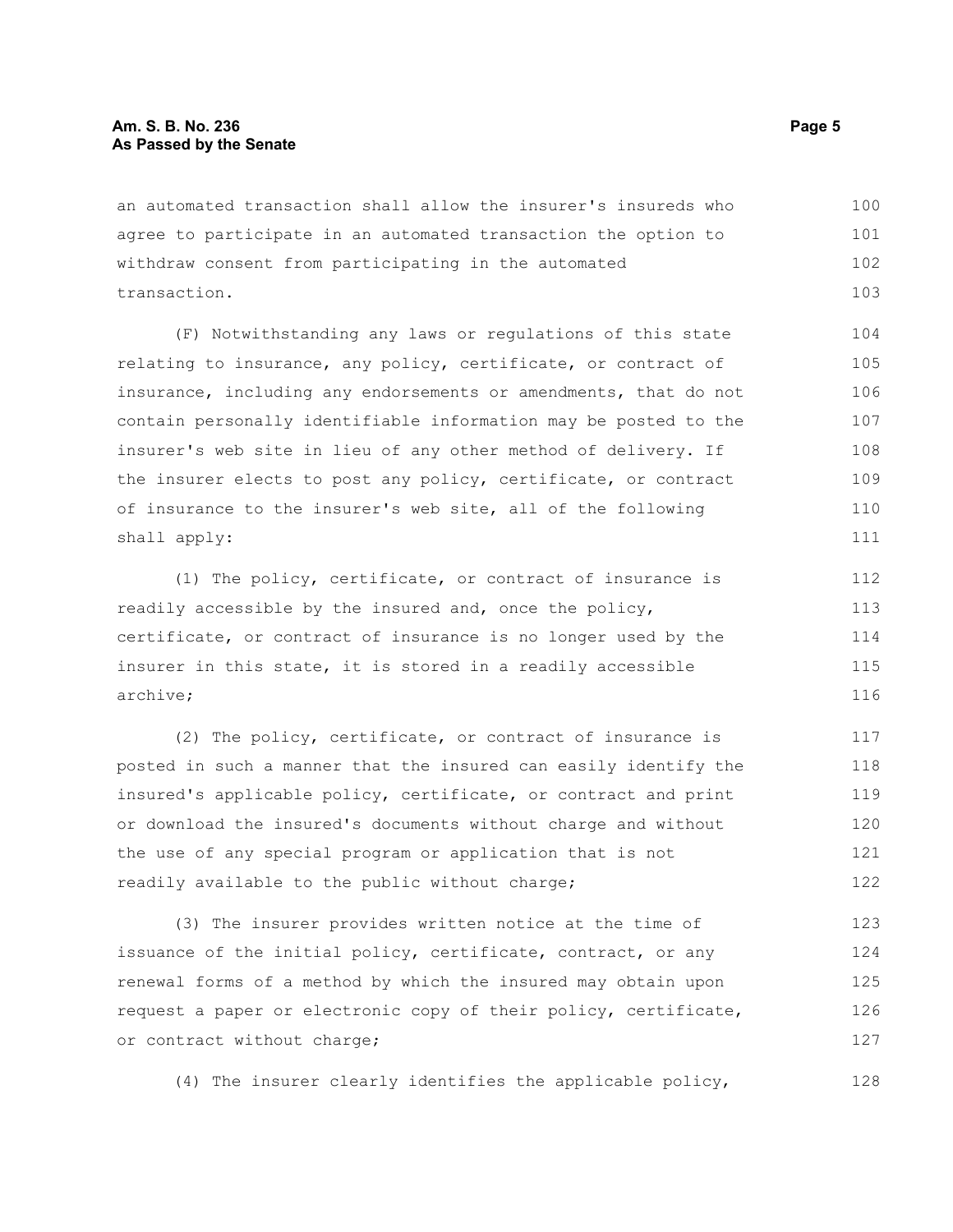endorsements, amendments, certificate, or contract of insurance purchased by the insured on any declaration page, certificate of insurance, summary of benefits, or other evidence of coverage issued to the insured; 129 130 131 132

(5) The insurer gives notice, in the manner it customarily communicates with an insured, of any changes to the policy, certificate, or contract of insurance, including any endorsements or amendments, and of the insured's right to obtain upon request a paper or electronic copy of the policy, endorsements, or amendments without charge. 133 134 135 136 137 138

(G) Notwithstanding any other section of Title XXXIX or Chapters 1739. or 1751. of the Revised Code or rules adopted thereunder to the contrary, an insurer may deliver any notices, documents, or information to an insured via an automated transaction pursuant to this section. 139 140 141 142 143

(H) This section does not supersede any time periods, filing requirements, or content of notices, documents, notices to insureds' agents required pursuant to sections 3937.25, 3937.26, and 3937.27 of the Revised Code, or information otherwise required by a law other than this section relating to insurance. This section does not apply to disclosures through electronic media of certificates, explanation of benefit statements, and other mandated materials under the "Employee Retirement Income Security Act of 1974," 88 Stat. 829, 29 U.S.C. 1001, as amended, and any regulation adopted thereunder. 144 145 146 147 148 149 150 151 152 153

(I) If the consent of an insured to receive certain notices, documents, or information in an electronic form is on file with an insurer before the effective date of this section-September 4, 2014, if the consent was not accompanied by the details of the automated transaction described in division (C) 154 155 156 157 158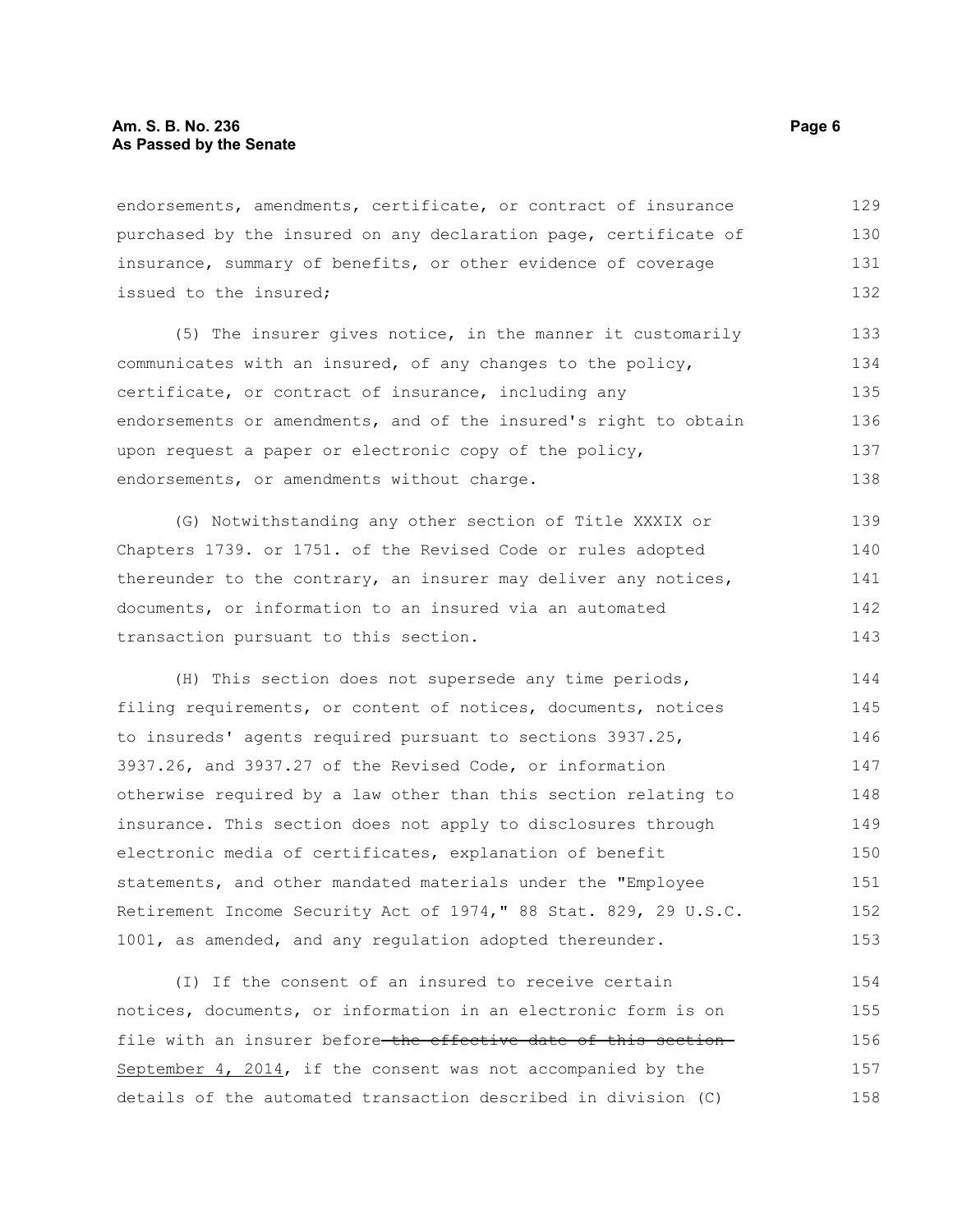#### **Am. S. B. No. 236** Page 7 **As Passed by the Senate**

(3) of this section, and if, pursuant to this section, an insurer intends to deliver additional notices, documents, or information to that insured in an electronic form, then, prior to delivering or at the time of delivering such additional notice, documents, or information electronically, the insurer shall notify the insured of the details of the automated transaction in compliance with division (C)(3) of this section. 159 160 161 162 163 164 165

| $(J)$ (1) The purchase of a policy of insurance through an      | 166 |  |  |  |
|-----------------------------------------------------------------|-----|--|--|--|
| online platform shall be considered an agreement to conduct the | 167 |  |  |  |
| business of insurance via an automated transaction under this   | 168 |  |  |  |
| section, and the insured shall be considered to have            |     |  |  |  |
| affirmatively consented to have all notices and documents       |     |  |  |  |
| related to the policy delivered to the insured electronically.  | 171 |  |  |  |

(2) Notwithstanding division (J)(1) of this section, if an insured purchasing a policy of insurance via an online platform requests to receive all notices and documents in paper format, the insurer shall provide all notices and other documents related to the policy to the insured in paper format. 172 173 174 175 176

(3) Nothing in division (J) of this section requires an insurer to offer or otherwise provide an online platform to conduct the business of insurance. 177 178 179

(4) As used in division (J) of this section, "online platform" means a web site or other digital application designed to facilitate the purchase of insurance policies by parties from a licensed insurer. 180 181 182 183

(K) The superintendent of insurance may adopt rules in accordance with Chapter 119. of the Revised Code as the superintendent considers necessary to carry out the purposes of this section. 184 185 186 187